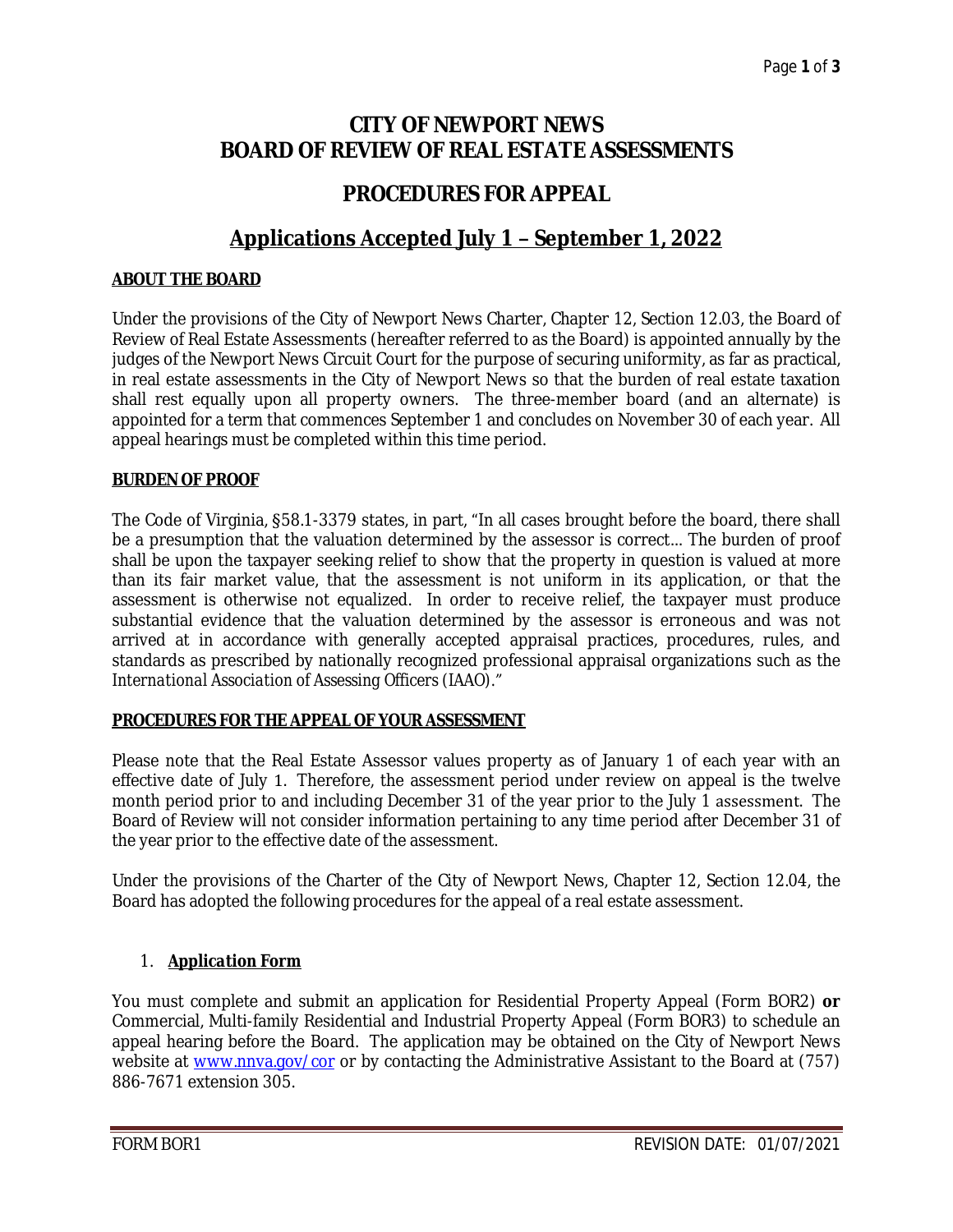The applicant **must provide the original and five copies of the application and all accompanying documents** to the Administrative Assistant at the time the application is submitted **except as provided in Section 4 for Residential Property**. Pages of all documents accompanying the application **must be numbered consecutively**. Due to the number of appeals, the Board has found it helpful to the applicant, that the applicant provide three years of Income and Expense financial information and a Year to Year summary comparison sheet. The application may be mailed or delivered to the Administrative Assistant. The address is listed on page two (2) of the application.

#### *Board of Review – Procedures for Appeal*

## *2. Application Deadline: Applications accepted July 1 – September 1*

The application must be filed by *SEPTEMBER 1* for the current year assessment only. The postmark date, or the date the application is delivered in person to the Administrative Assistant, will determine timeliness. If September 1 falls on Saturday, Sunday or a holiday, the deadline is the following business day. No deadline extension will be granted. An application postmarked or delivered in person after the deadline will **not** be accepted.

#### 3. *Representation by an Agent*

If an agent will represent the owner at the hearing, a **notarized letter of authorization bearing the signature** of the owner must accompany the application.

An executed and properly notarized letter from the property owner designating an appointed representative for the taxpayer shall be presumed to be a valid designation from the taxpayer, and the person whose signature is notarized shall be presumed to have the authority to designate such representative on behalf of the taxpayer. Notarial acknowledgements must comply with Virginia acknowledgment requirements. Please refer to the Code of Virginia, Title 55, Chapter 6, Articles 2, 2.1 and 3. Specifically, Section 55-118.5 provides a definition of "acknowledged before me" and Sections 55-118.6 and 55-120 provide examples of notarial acknowledgments for partnerships and corporations.

If an agent will represent the owner, the Board will review the letter of authorization to verify that it is properly signed by an owner and notarized as required.

#### *4. Residential Property (less than four (4) units)*

A hearing before the Board of Review regarding an assessment on residential property shall not be denied on the basis of a lack of information on the application for appeal, as long as the application includes the address, the parcel number, and the owner's proposed assessed value for the property.

All sections of the prescribed application must be completed. The Administrative Assistant and the Board will review the application for completeness and the proper signature of the owner or agent. Each of the statements above the signature line must be initialed for the application to be complete.

If the Board does not accept the application for any of the reasons listed above and the deficiency is not resolved by the September 1 deadline, **an amended application will not be accepted after the deadline.**